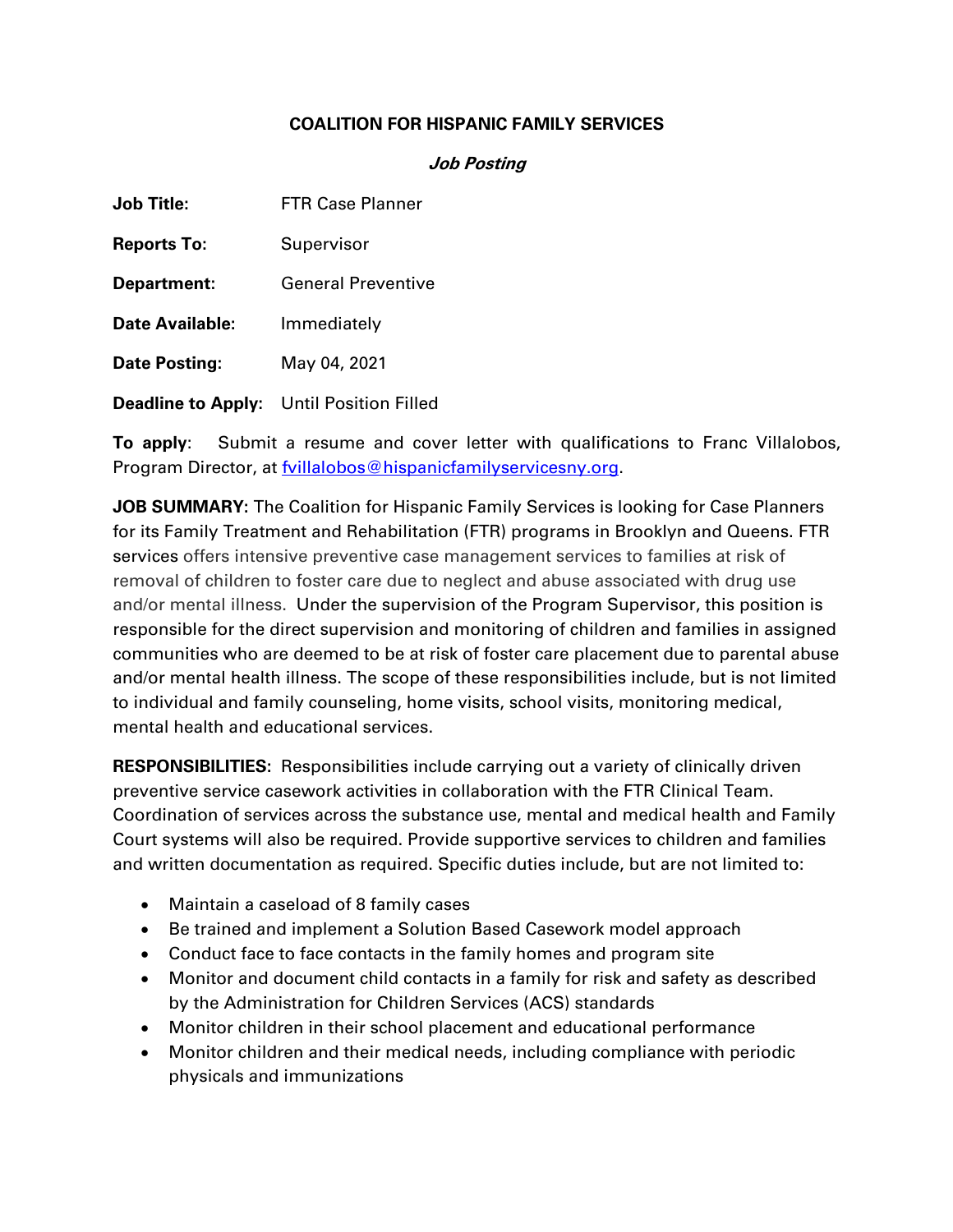- Assess, refer and monitor children and families to mental health and/or substance abuse services
- Maintain periodic contact with mental health and substance abuse providers to assure individual/family participation
- Assess, refer children/families to supportive and concrete services, housing, financial assistance, medical, immigration, legal, etc.
- Collaborate with program Case Aide in aiding and supporting families in obtaining resources, support services, and advocacy assistance
- Collaborate with program Clinician and/or CASAC in assessment of family members
- Collaborate with ACS Family Service Workers (FSW) monitoring families to assure family court compliance with mandated services, and family attendance of court hearings
- Collaborate, as may be required, with ACS legal team to assure all service needs are being addressed by families, thus reducing the time a family is involved with court order supervision
- Complete periodic court reports on family-case progress
- Attend family court hearings as required
- Complete all other program required paperwork, i.e., Progress Notes, Program Family Assessments, Family Assessment Service Plans (FASPs), and other reporting requirements as related to the FTR program model
- Ensure families and children attend and participate in Family Team Conferences to promote case progress, reduce length of services and improved outcomes for children
- Attend and participate in any and all meetings and conference pertaining to family cases as assigned with other agencies, child welfare, and/or family court
- Participate in monthly Clinical Diagnostic Team (CDT) meetings to discuss family case progress, and/or develop intervention strategies to improve family outcomes
- Participate in weekly Supervision, with a planned agenda on family case issues to discuss
- Implement Quality Assurance data to drive case practice and improve performance and achieve outcomes
- Attend ACS and agency in-house trainings as required
- Attend community events, forums, coalitions to increase program visibility and knowledge of community resources
- Participate in internal and external continuous quality improvement processes
- Complete special projects as assigned by the Program Supervisor, and/or Program Director
- Flexible hours, including Saturdays as may be required